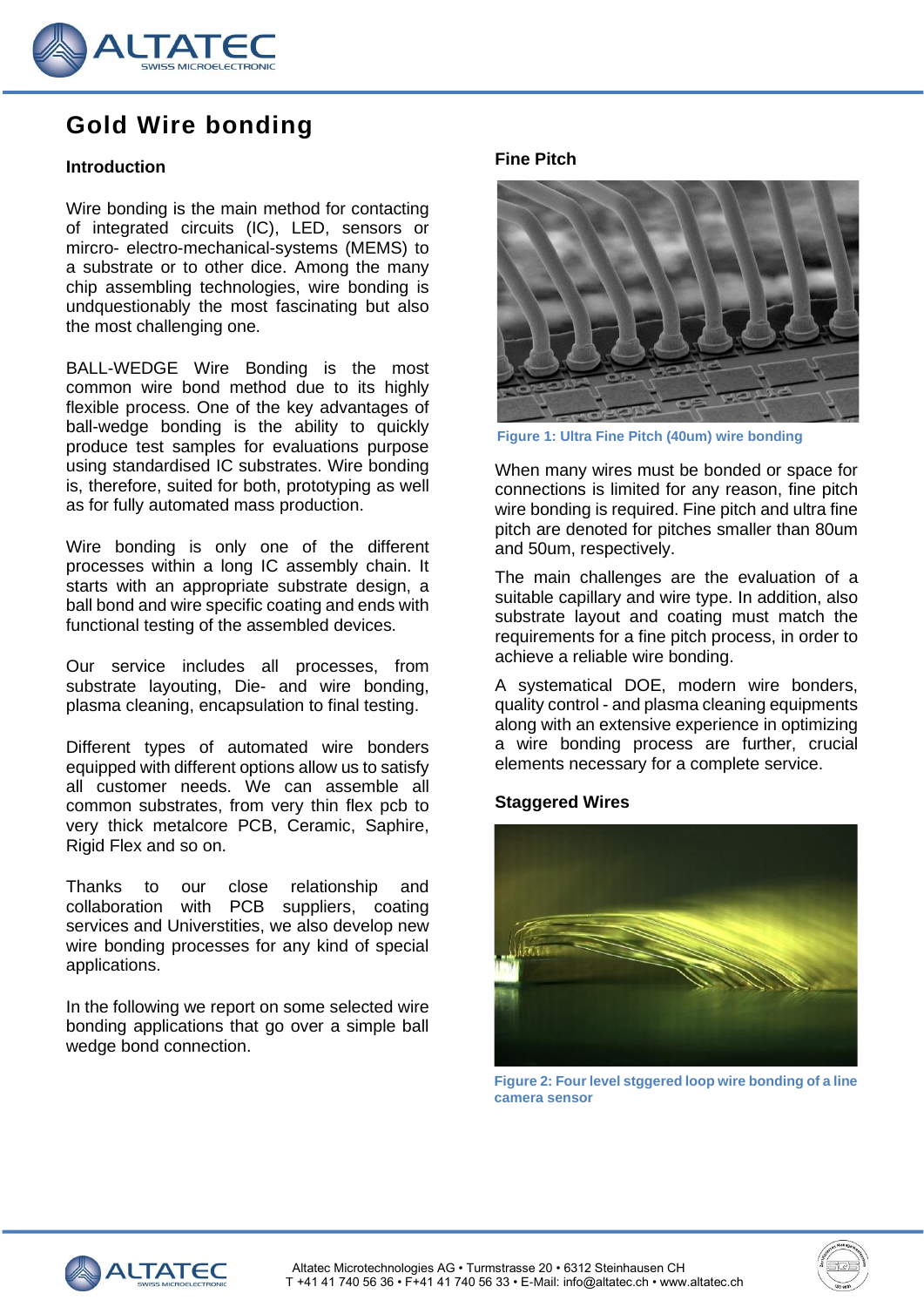

Especially when the I/O number is very large, wires a so-called staggered wire bonding process is needed. Wires are then distributed over two or more levels. In order to achieve the required mechanical stability, low loop height variation and low wires sway, wires types with dedicated mechanical characteristics must be evaluated.

Loop setup turns out to be the very challenge, especially when bonding is done on Ball Grid Array (BGA) substrates with very long wires.

On our machines, devices with up to 1000 wires can automaticalle be processed at a very high speed.

## **Chip scale Wire bonding**



**Figure 3: Chip scale packaging wire loop shape**

A so-called Chip Scale Package (CSP) is a type of IC package, where its area is not larger than 20% of the die size. CSP assembly starts with an adequate die bonding process. Apart from precise positioning of the die, the charactersitic of the die bonding glue is essential. If bleed out is to strong, wire bonding is not reliable.

Evaluation of the wire – and capillary type are additional challenges, that must be solved by the process engineer.

Even more difficulties may arise when the die is bonded into a cavity. The required space for loop shape formation is then further limited by the cavity walls,

## **J-Loop wire bonding**



**Figure 4: J-Loop wire bonding of a micro camera sensor**

J-Loops or also called "smart Loops" are typically used in smart card applications with low loop heights. However, the may also be needed, for test sample production, where the substrate layout does not suit the pad layout of the die, as shown for example in Fig.4 for a micro camera application. For technical reasons, wires can not be bonded over the sensor area and must therefore be fed around the corner, resulting in a J shape of the bonded wires.

J-Loops are also used, when LED packages with many different LED dice. In order to minimize shadowing, wires are bonded such, to not Ball.

## **Ultra low loop:**



**Figure 5: Ultra flat loop wire bonding with a loop heigt of 150um**

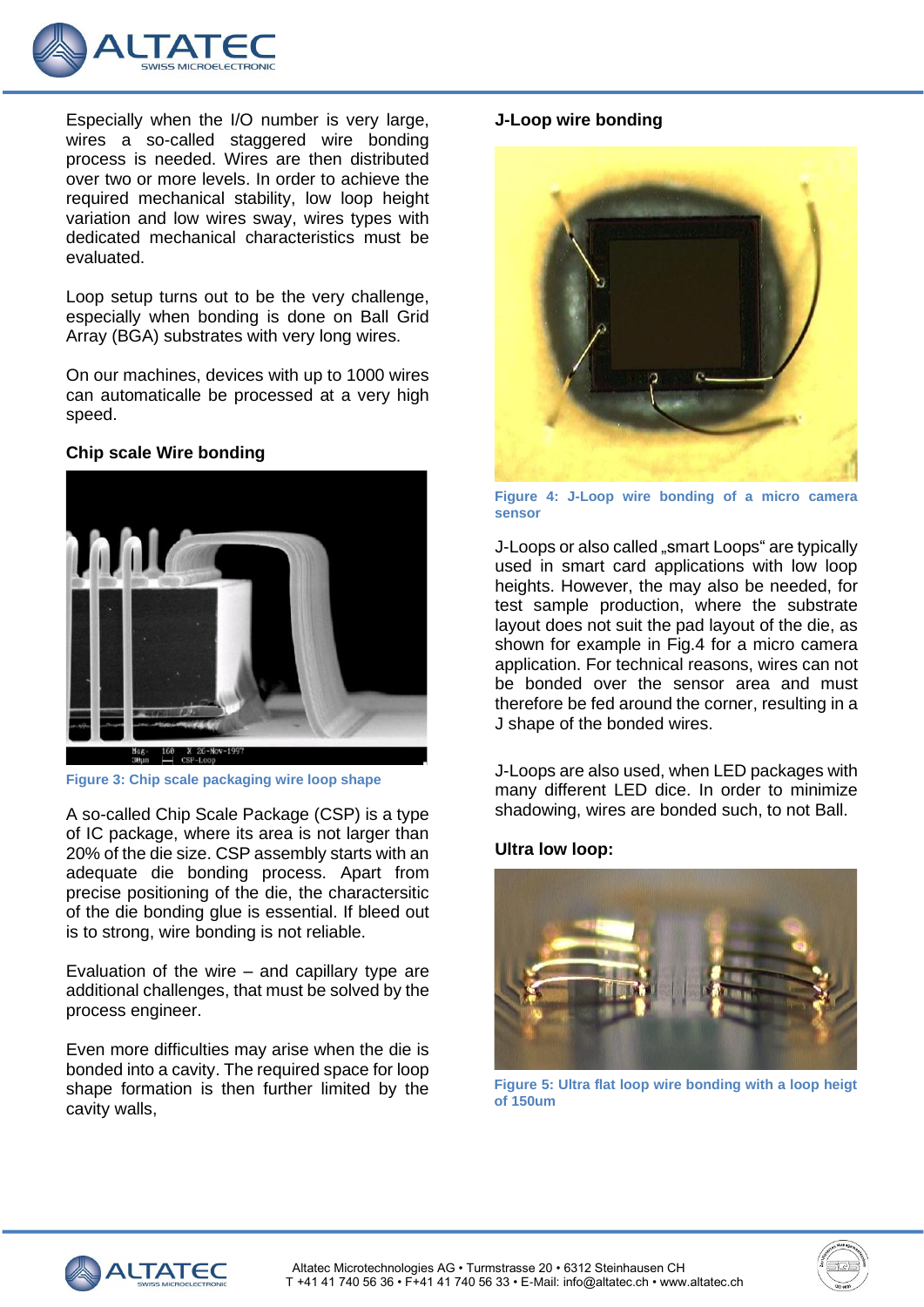

Ultra low loop wire bonding is another feature offered by our wire bonding service. This technology allows to further reduce packaging size, similar CSP Bonding, but in z-direction.

Mobile phone industry is probably the main driver for this low loop technology. Unlra flat loops are e.g. required for stacked dice packages.

Ultra low loops may, however, also be of interst for sensor application, where package height must be kept as small as possible, in order to increase its sensitivity.

Depending on the wire lenght, height of ultra flat loops can be sized dowh to 150um as shown in Fig. 5.

#### **Ball Bumping**



**Figure 7: Ball bumps wire bonded on a silicon die**

In the ball- or stud bumping process, instead of unthreading the wire to form a loop, the second connection is placed directly to the ball.

Ball bumps are typically used for flip chip applications, as security bond for wedge bonds, or as coating on die pads for chip to chip bonding. However, in micro system technology ball bumps may be used for a variaty of special applications, like e.g. as precise spacer for any assembly processes.

In combination with a shear tester, the height of as-produced ball bumps can even be adjusted even at the micrometer level.

#### **Die-to-Die wire bonding**



**Figure 8: Die-to-Die wire bonding of dummy chips**



**Figure 6: Die-to-Die wire bonding of a MEMS device**

Die to Die wire bonding is a very useful techniques to flexibly connect dice with each other without the use of a substrate as interface layer. Due to the direct contact, die can be placed very close increasing the integration density and saving substrate space.

Die to Die wire bonding may also be used for high frequency applications, where interconnection length must be kept as short as possible.

A special example of die-to-die wire bonding is shown in Fig. 7. In this application, wires do not connect different devices, but different layers of the same MEMS device.

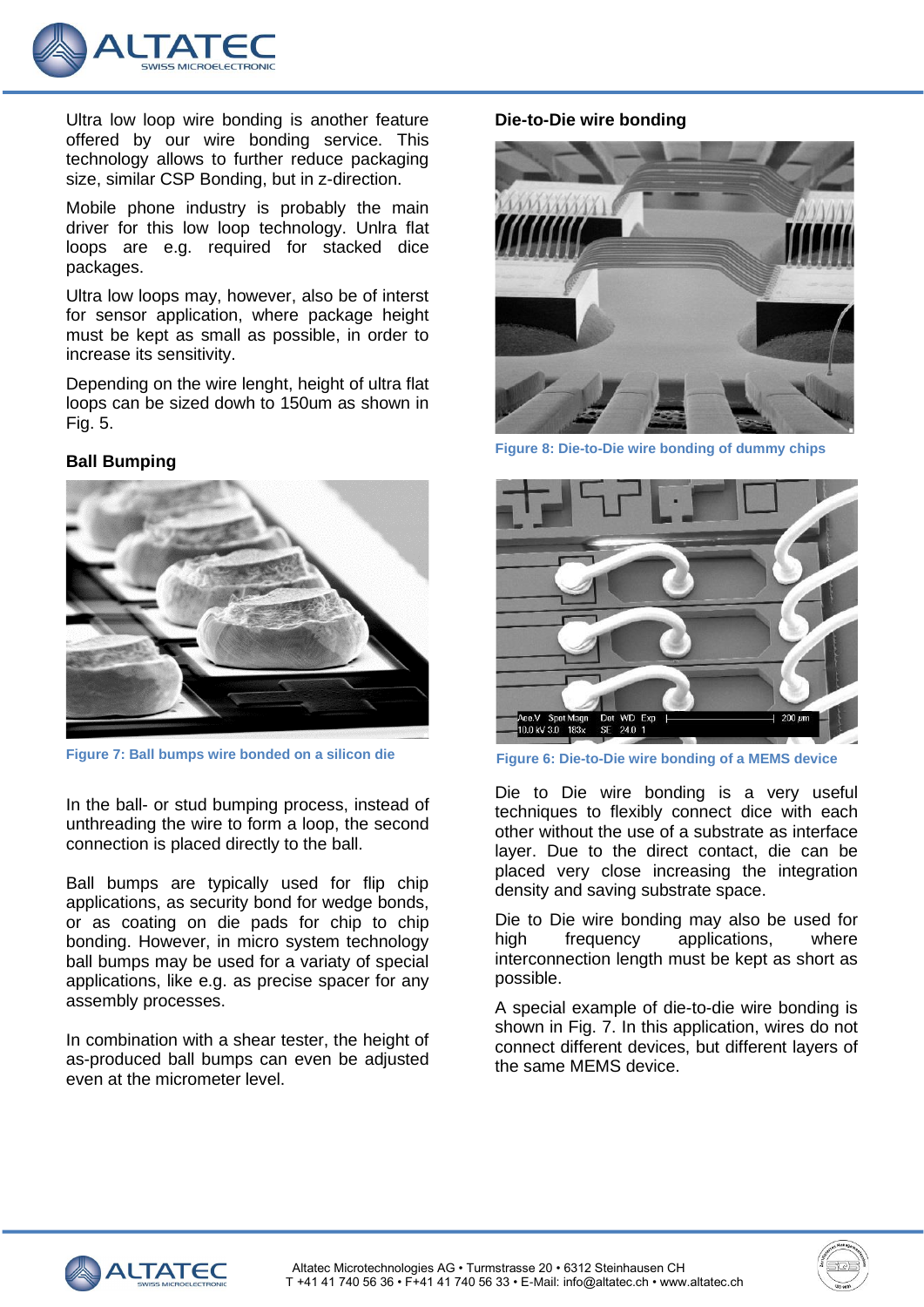

#### **Substrate**

Each type of appliction needs the right substrate. We process all common substrates, such as FR4, FR5, Rigid-Flex, Flex, IMS, Rogers, Saphire as well as thin-film, thick-film and DCB ceramics.

The wirebonding areas is 2x2 inch. Substrate can be Strips or Single packages, that are transported using boat carrier.

In case of very sophisticated packages, which can not be handeld by an indexeer, our machines can be run in a half automatic mode. This way also non-standard devices can be wire bonded using all the options offerd by a high technology wire bonder.

## **Plasma cleaning:**



**Figure 9: Pull Force of different Substrate Materials prior (blue) and after (red) plasma cleaning in hydrogen plasma.**

A clean surface is a must for any type of connecting processes. In case of wire bonding, contamination may, for example, arise from outgassing during die bond curing. For substrate cleaning we use a hot cathonde low voltage plasma source with hydrogen or nitrogen gas for the plasma chemical cleaning. Due to the low Ion energies, no plasma physical cleaning, that is, sputtering occurs.

As cleaned dice ans substrates exhibit excellent wire bondability with large and reproducible pull and shear strength value.

## **Bond Quality Analysis:**



**Figure 10: Fig: 10: Ball and Wedgbond pror and after pulling and shearing, respectively.**

Our company also offers wire pull and ball shear test data to enable qualification of the wire bond process.

#### **PCB layout and review service**

A wire bonding process starts with the correct design and coating of the substrate. Missing fiducials, too small bonding pads or a not suited coating may drastically increase production costs or make it impossible at all.

We offer both, a complete layouting and procurement service, or a review and design support service, depending on your needs.